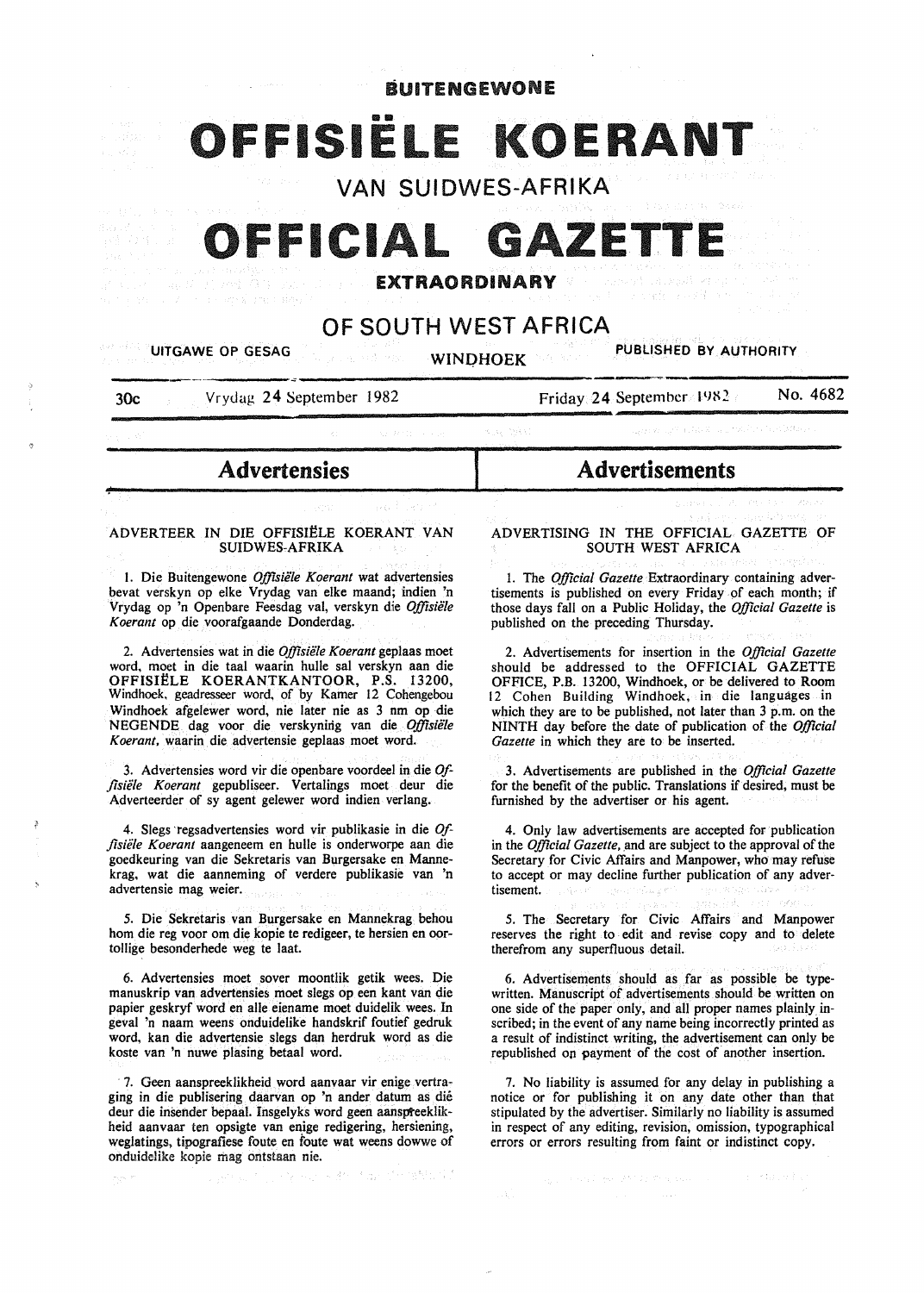8. Die insender word aanspreeklik gehou vir enige skadevergoeding en koste wat voortvloei uit enige aksie wat weens die publisering, hetsy met of sonder enige weglating, foute, onduidelikhede of in watter vorm ookal, van 'n kennisgewing teen die Administrateur-generaal ingestel word.

9. Die jaarlikse intekengeld op die *Offisiele Koerant* is R12,50 posvry in hierdie Gebied en die Republiek van Suid-Afrika, verkrygbaar by die here Swapers Beperk, Posbus 56, Windhoek. Oorsese intekenaars moet posgeld vooruitbetaal. Enkel eksemplare van die *Offisiele Koerant* is verkrygbaar van die here Swapers Beperk, Posbus 56, Windhoek, teen 30c per eksemplaar. Eksemplare word vir slegs twee jaar in voorraad gehou.

10. Die koste vir die plasing van kennisgewings is soos volg en is betaalbaar by wyse van tjeks, wissels, pos- of geldorders:

#### LYS VAN VASTE TARIEWE

| Gestandaardiseerde kennisgewings                                                                                                               | Tarief per   |
|------------------------------------------------------------------------------------------------------------------------------------------------|--------------|
|                                                                                                                                                | plasing      |
| ensmoliweb A                                                                                                                                   | R            |
|                                                                                                                                                | R3,25        |
| Aktes: Verlore dokumente                                                                                                                       | 6,00         |
|                                                                                                                                                | 5.00         |
| Boedelwettekennisgewings: Vorms J.<br>187, 193, 197, 295, 297, 517 en 519                                                                      | un f<br>2,00 |
| Derdeparty assuransie eise om skadevergoeding                                                                                                  | 2,50         |
| Insolvensiewet en anderemaatskappywettekennisge-                                                                                               |              |
| with the complete the                                                                                                                          | 4.00         |
| L.W. - Vorms 2 en 6 - bykomstige verkla-<br>rings volgens woordetaltabel, toegevoeg tot die<br>basiese tarief.                                 |              |
| Cidad.                                                                                                                                         |              |
| Naamsverandering (vier plasings)                                                                                                               | 25,00        |
| Naturalisasiekennisgewings (insluitende 'n her-                                                                                                |              |
|                                                                                                                                                | 2,00         |
| Onopgeëiste geld — slegs in die buitengewone $Of$ -                                                                                            |              |
| fisiële Koerant, sluitingsdatum 15 Januarie (per in-                                                                                           |              |
| skrywing van "naam, adres en bedrag")                                                                                                          | 0,80         |
|                                                                                                                                                | 5,00         |
| Slumopruimingshofkennisgewings, per perseel                                                                                                    | 4,00         |
| Verlore lewensversekeringspolisse                                                                                                              | 2,00         |
| Nie gestandaardiseerde kennisgewings<br>学生の始終 (30)                                                                                             |              |
| Maatskappykennisgewings: Barrell and the control                                                                                               |              |
| areal olaphedrophical complete.                                                                                                                |              |
| Kort kennisgewings: Vergaderings, besluite,<br>aanbod van skikking, omskepping van maat-<br>skappy, vrywillige likwidasies, ens.: sluiting van |              |
| oordrag van lederegisters en/of verklarings aan                                                                                                |              |
|                                                                                                                                                | $-11,00$     |
| Dranklisensie kennisgewings (in buitengewone Of-                                                                                               |              |
| fisiële Koerante, t.w. Junie/Tvl. November/Kaap,                                                                                               |              |
| Januarie/OVS., April/Natal) per tweetalige aan-<br>soek                                                                                        | 7,00         |
| Verklaring van dividende met profytstate, notas in-                                                                                            |              |
|                                                                                                                                                | 25,00        |
| Lang kennisgewings: Oordragte, veranderings met<br>betrekking tot aandele of kapitaal, aflossings, be-                                         |              |
|                                                                                                                                                | 37,00        |
| Handelsmerke in Suidwes-Afrika                                                                                                                 | 11,00        |
| Likwidateurs en ander aangesteldes se kennisge-                                                                                                | 7,00         |

8. The advertiser will be held liable for all compensation and costs arising from any action which may be instituted against the Administrator-General as a result of the publication of a notice with or without any omission, errors, lack of clarity or in any form whatsoever.

*9.* The subscription for the *Official Gazette* is Rl2,50 per annum, post free in this Territory and the Republic of South Africa, obtainable from Messrs. Swapers Limited, P.O. Box 56, Windhoek. Postage must be prepaid by overseas subscribers. Single copies of the *Official Gazette* may be obtained from Swapers Limited, P.O. Box 56, Windhoek, at the price of 30c per copy. Copies are kept in stock for only two years.

IO. The charge for the insertion of notices is as follows and is payable in the form of cheques, bills, postal or money orders:

## LIST OF FIXED TARIFF RATES

| Standardised notices                                                                                                                                                                                                                                                                                                              | Rate per<br>insertion |
|-----------------------------------------------------------------------------------------------------------------------------------------------------------------------------------------------------------------------------------------------------------------------------------------------------------------------------------|-----------------------|
| an an mhavo f                                                                                                                                                                                                                                                                                                                     | R                     |
|                                                                                                                                                                                                                                                                                                                                   | R3,25<br>6,00         |
| Administration of Estates Acts notices: Forms J.<br>187, 193, 197, 295, 297, 517 and 519                                                                                                                                                                                                                                          | 5,00                  |
| Third party insurance claims for compensation<br>Insolvency Act and Company Acts notices: J. 28,                                                                                                                                                                                                                                  | 2,00<br>2.50          |
|                                                                                                                                                                                                                                                                                                                                   | 4,00                  |
| N.B. $-$ Forms 2 and $6 -$ additional statements<br>according to word count table, added to the<br>basic tariff. The control of the control of the control of the control of the control of the control of the control of the control of the control of the control of the control of the control of the control of the control o |                       |
| Naturalisation notices (including a reprint for the                                                                                                                                                                                                                                                                               | 25,00                 |
| advertiser)<br>Unclaimed moneys - only in the extraordinary<br>Official Gazette, closing date 15 January (per entry                                                                                                                                                                                                               | 2,00                  |
| of "name, address and amount")                                                                                                                                                                                                                                                                                                    | 0,80                  |
| Slum Clearance Court notices, per premises                                                                                                                                                                                                                                                                                        | 5,00<br>4,00          |
|                                                                                                                                                                                                                                                                                                                                   | 2,00                  |
| Non standardised notices and a state<br>origin.<br>$\mathcal{F}_{\mathcal{R}}=\{\mathcal{F}_{\mathcal{R}}\}_{\mathcal{R}}$<br>et alte ed                                                                                                                                                                                          |                       |
| P. Leananchemen<br>Company notices:<br>u, kacamat at l                                                                                                                                                                                                                                                                            |                       |
| Short notices: Meetings, resolutions, offer of com-<br>promise, conversion of company, voluntary<br>windings-up; closing of transfer or members'                                                                                                                                                                                  |                       |
| registers and/or declaration of dividends                                                                                                                                                                                                                                                                                         | 11,00                 |
| Liquor Licence notices (in extraordinary Gazettes,<br>viz. June/Tvl. November/Cape, January/O.F.S.,                                                                                                                                                                                                                               |                       |
| April/Natal), per bilingual application                                                                                                                                                                                                                                                                                           | 7,00                  |
| Declaration of dividend with profit statements, in                                                                                                                                                                                                                                                                                | 25,00                 |
| Long notices: Transfers, changes in respect of<br>shares or capital, redemptions, resolutions, volun-                                                                                                                                                                                                                             |                       |
|                                                                                                                                                                                                                                                                                                                                   | 37,00                 |
| Trade marks in South West Africa                                                                                                                                                                                                                                                                                                  | 11,00                 |
| Liquidator's and other appointees' notices                                                                                                                                                                                                                                                                                        | 7.00                  |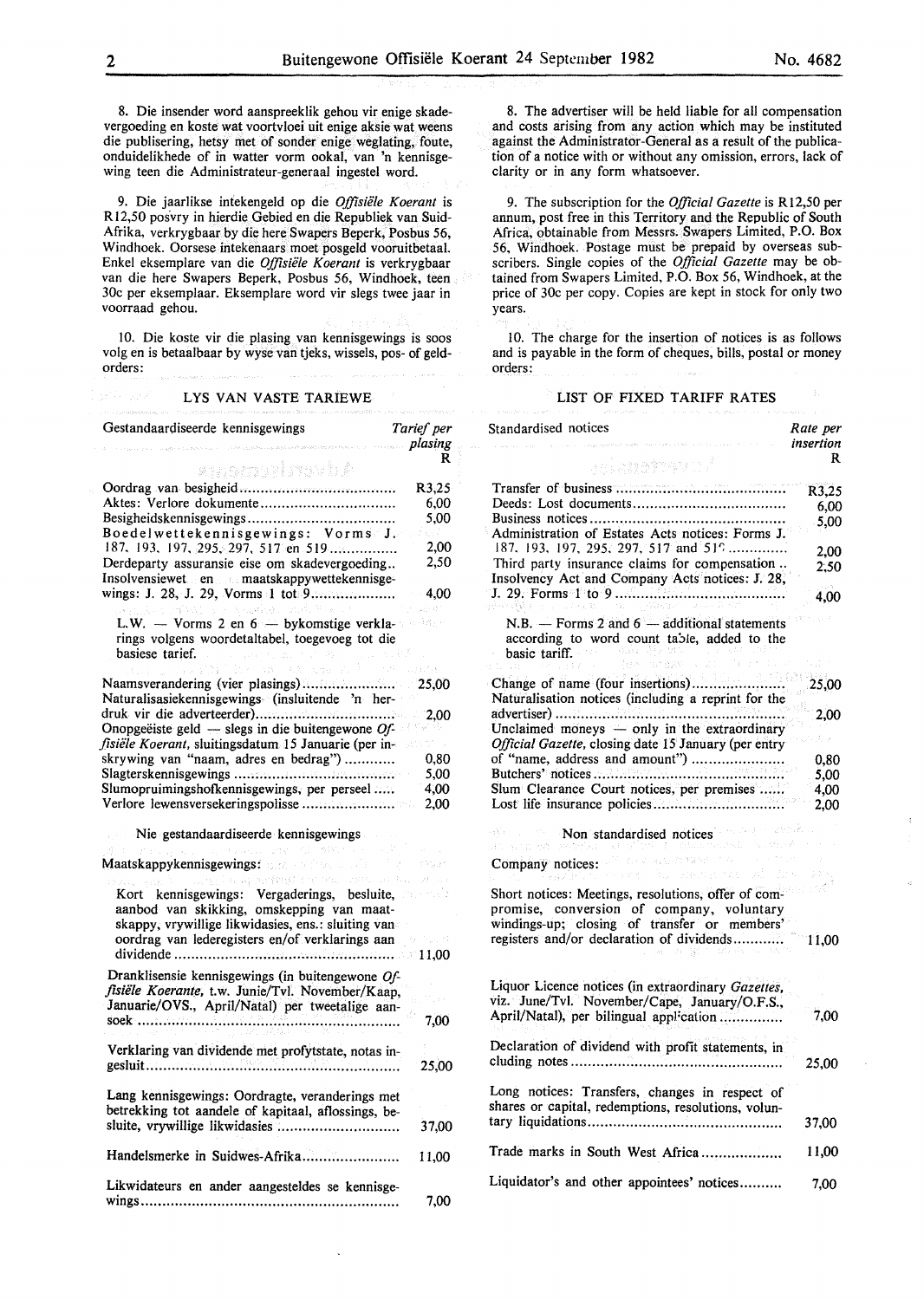Geregtelike en ander openbare verkope:

|                                        | 18.00 |
|----------------------------------------|-------|
| Openbare veilings, verkope en tenders: |       |
|                                        | 6.00  |
|                                        | 15.00 |
|                                        | 23.00 |

Orders van die Hof:

| Voorlopige en finale likwidasies of sekwestra- |       |
|------------------------------------------------|-------|
|                                                | 14.00 |
| Vermindering of veranderings in kapitaal,      |       |
| samesmeltings, aanbod van skikking             | 37,00 |
| Geregtelike besture, kurator bonis en soort-   |       |
| gelyke en uitgebreide bevel nisi               | 37,00 |
|                                                | 4,00  |
| Tersydestellings en afwysings van petisies (j. |       |
|                                                | 4.00  |
|                                                |       |

11. Die koste vir die plasing van advertensies, behalwe die kennisgewings wat in paragraaf 10 genoem word, is teen die tarief van 56c per em dubbelkolom. (Gedeeltes van 'n em moet as voile em bereken word).

12. Geen advertensie word geplaas nie tensy die koste vooruitbetaal is. Tjeks, wissels, pos- en geldorders moet aan die Sekretaris, Burgersake en Mannekrag betaalbaar gemaak word.

### Vonn/Form J 187

## LIKWIDASIE- EN DISTRIBUSIEREKENING IN BESTORWE BOEDELS WAT TER INSAE LE

lngcvolge artikel 35(5) van Wet 66 van 1965, word hierby kcnnis gegee dat duplikate van die likwidasie- en distribusierckcnings (cerste en finale, tensy anders vermeld) in die hocdels hieronder vermeld. in die kantore van die Meesters en Landdroste soos vermeld en gcdurende 'n tydperk van 21 dae (of korter of langer *indien spesiaal vermeld)* vanaf gcmcldc datums of vanaf datum van publikasie hiervan. as dit later is, ter insae lê van alle persone wat daarby belang het.

Indien binne genoemde tydperk geen besware daarteen by die hetrokke Meesters ingedien word nie. gaan die cksekuteurs oor tot die uitbetalings ingevolge gemelde rekenings.

144/82 - VON GOLDAMMER Anita Wanda Luise 080626 0024 00 5 Otjiwarongo Otjiwarongo Windhoek Klaus Nieft - Executor c/o Keller & Neuhaus Trust Co. (Pty) Ltd. P 0 Box 156, Windhoek.

143/82 - SCHNEIDENBERGER Ernst Hellmut Leo 110729 5021 001 2 Farm Okakango No. 58 P 0 Box 87 Okahandja South West Africa Okahandja Windhoek L. Schneidenberger & J. Kriess c/o Engling, Stritter & Partners P 0 Box 43 Windhoek.

241/82 - KOSCIENLY Alice Wilhelmine Marie 11 Mision Road Klein-Windhoek Windhoek F.M. Oehl P 0 Box 3138 Windhoek.

Sales in execution and other public sales:

| Public auctions, sales and tenders: |       |
|-------------------------------------|-------|
|                                     | 6.00  |
|                                     | 15.00 |
|                                     | 23.00 |

Orders of the Court:

| Provisional and final liquidations or sequestra- |
|--------------------------------------------------|
| 14.00                                            |
| Reductions or changes in capital mergers, offer  |
| 37,00                                            |
| Judicial managements, curator bonis and similar  |
| 37,00                                            |
| 4.00                                             |
| Supersessions and discharge of petitions (J.     |
| 4.00                                             |
|                                                  |

11. The charge for the insertion of advertisements other than the notices mentioned in paragraph 10 is at the rate of 56c per em double column. (Fractions of a em to be reckoned as a em).

12. No advertisements are inserted unless the charge is prepaid. Cheques, drafts, postal orders or money orders must be made payable to the Secretary, Civic Affairs arid Manpower.

## LIQUIDATION AND DISTRIBUTION ACCOUNTS IN DECEASED ESTATES LYING FOR INSPECTION

In terms of section  $35(5)$  of Act 66 of 1965, notice is hereby given that copies of the liquidation and distribution accounts (first an final. *unless otherwise stated)* in the estates specified below will be open for the inspection of all persons interested therein for a period of 21 days (or shorter or longer *{/'specially stated)* from the date specified or from the date of publication hereof. whichever may be the later. and at the offices of the Masters and Magistrates as stated.

Should no objection thereto be lodged with the Masters concerned during the specified period. the executors will proceed to make payments in accordance with the accounts.

280/82 - JENKE (born Schulig) Elfriede Justine Rosina 0506170008003 Park Street, Kalkfeld South West Africa Otjiwarongo Windhoek Barclays Nasionale Bank Beperk (Geregistreerde Handelsbank), Westelike Kaap Trustee-Tak Posbus 4 Kaapstad.

131/82. - COERTZEN Petrus Johannes 090624 5020 00 1 Erf Nr. 360 Hoofstraat Omaruru Hester Elizabeth Coertzen 150822 0003 00 9 Omaruru Windhoek Eksekuteur Barclays-Nasionale Bank Beperk (Geregistreerde Handelsbank), Westelike Kaap Trustee-Tak Posbus 4 Kaapstad.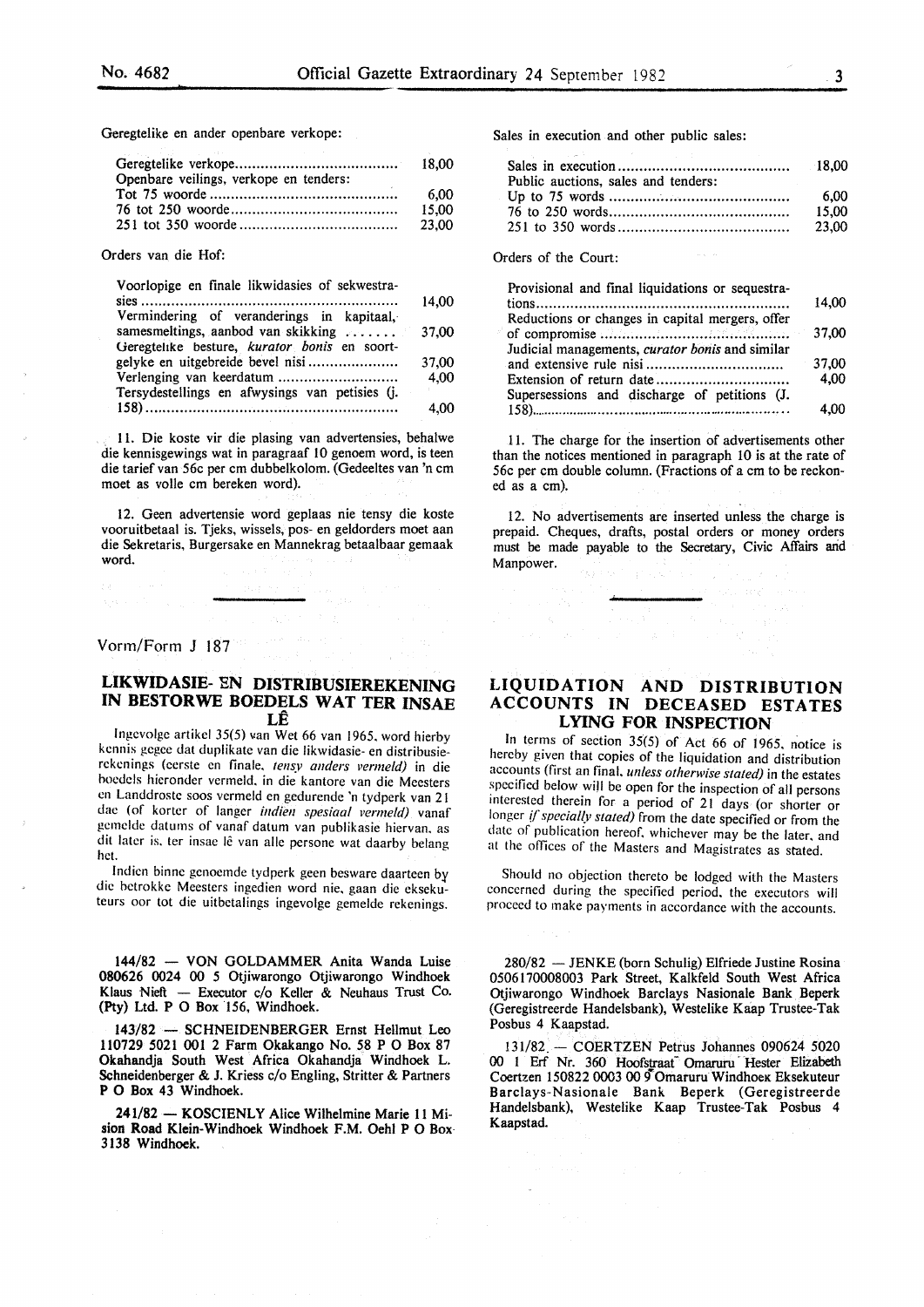$\sqrt{a} \approx \frac{1}{2} \left( \pm \right)$ 

194/82 - ERASMUS David Johannes Jacobus Windhoek 300416-5075-00-2 Vaalwater, Tsumeb Magrietha Elizabeth Erasmus (gebore Meyer) 330416-0071-00-0 Grootfontein Barc1ays-Nasionale Bank Beperk (Geregistreerde Handelsbank), Westelike Kaap Trustee-Tak Posbus 4 Kaapstad. and all

Vorm/Form J 193

## KENNISGEWING AAN KREDITEURE IN BESTORWE BOEDELS

Aile pcrsonc wat vorderingc het teen die boedels hieronder vermcld. word hicrby versoek om hul vorderinge by die bctrokke cksekuteurs en binne 'n tydperk van 30 dae (of andersins soos aangedui) gereken vanaf die datum van publikasie hiervan in .te !ewer. Die inligting word verstrek in die volgorde: Boedelnommer. familienaam en voornamc. gcboortcdatum. pcrsoonsnommcr. laaste datum. datum oorlcdc: nagclate · eggenoot(note) se name. familienaam. gcboortcdatum en persoonsnommcr: naam en adres van cksekuteurs of gemagtigde agent, tydperk toegelaat vir lewering van vorderings *indien anders as 30 dae.* 

339/82 - ESTERHUYZEN Andries Cornelius Windhoek 6 Augustus 1934 340816 5041 00 7 3De Laan 48 Oranjemund Suidwes-Afrika 17 Julie 1982 Engela Johanna Esterhuyzen (gebore Venter) 7 April 1939 390407 0040 00 1 Barclays-Nasionale Bank Beperk (Geregistreerde Handelsbank), Westelike Kaap Trustee-Tak Posbus 4 Kaapstad. Eksekuteur.

ENGELBRECHT Anna Margaretha Johanna Maria Engelbrecht (gebore Annandale) 1 April 1929 Woonagtig te Gartenstraat 24, Bethanien, Suidwes-Afrika 14 Augustus 1982 Windhoek T.W. Probart Agent vir Eksekuteur Khabuserstraat 5c, Keetmanshoop. 30 dae.

295/82 - VAN WYK Johannes Abraham Windhoek 30 Oktober 1898 981030 5006 00 2 Erf Nr. 109, Karasburg Suidwes-Afrika *5* Junie 1982 Barclays-Nasionale Bank Beperk (Geregistreerde Handelsbank) Westelike Kaap Trustee-Tak Posbus 4 Kaapstad. Eksekuteur.

 $\begin{split} &\text{argmin}_{\mathbf{x}}\left\{ \frac{1}{2}\left(\mathbf{x}^T\mathbf{x}^T\mathbf{x}^T\mathbf{x}^T\mathbf{x}^T\mathbf{x}^T\mathbf{x}^T\mathbf{x}^T\mathbf{x}^T\mathbf{x}^T\mathbf{x}^T\mathbf{x}^T\mathbf{x}^T\mathbf{x}^T\mathbf{x}^T\mathbf{x}^T\mathbf{x}^T\mathbf{x}^T\mathbf{x}^T\mathbf{x}^T\mathbf{x}^T\mathbf{x}^T\mathbf{x}^T\mathbf{x}^T\mathbf{x}^T\mathbf{x}^T\mathbf{x}^T\math$ 

标准 (2009) 网络调整器

218/82 FOURIE Louis Petrus Jacobus Kaapstad 6 Desember 1914 141206 5011 00 *5* Grootfontein 7 Mei 1982 Susina Maria Fourie (gebore Du Toit) 22 September 1925 250922 000 7 00 7 Barclays Nasionale Bank Beperk (Geregistreerde Handelsbank) Westelike Kaap Trustee-Tak Posbus 4 Kaapstad.

vormen de affine de la politika de l'affinition de la competitive de la politika de la politika de la politika<br>Judithe Carles de Carles de l'affinition de la politika de la politika de la politika de la politika de la po<br>V

## BOEDELS OF MAATSKAPPYE WAT VOORLOPIG GESEKWESTREER OF GELIKWIDEER IS

Ingevolge artikel 17 (4) van die Insolvensiewet, 1936, en artikel 356 (1) van die Maatskappywet, 1973, word hierby deur die Meesters van die Hooggeregshof kennis gegee dat die boedels of maatskappye hieronder vermeld voorlopig op las van genoemde Hof gesekwestreer of gelikwideer is.

Wl9/82- NEVILLE VANDER BANK, LAZARETT STREET WINDHOEK 9000 2nd July 1982 South West Africa Division Bergrivier Textiles (Pty) Ltd.

#### 328/81 - BOLTMAN Petrus Jacobus 230213 5036 000 Bremen Gochas tweede Mariental Windhoek Volkskastrust Beperk Posbus 383 Pretoria 000 I.

a sa sa sa duna a 1951.<br>Tagairtí

## NOTICE TO CREDITORS IN DECEASED **ESTATES**

a theorem is the movement with all and companion of

All persons having claims against the estates mentioned below arc hereby called upon to lodge their claims with the executors concerned. within 30 days (or otherwise as indicated) calculated from the date of publication hereof. The information is given in the following order: Estate numer. surname and christian names. date of birth. identity number. last address. date of death: surviving spouse's names. surname date of birth and identity number: name and address of executor or authorised agent. period allowed for lodgement of claims if other than 30 days.

385/82 - HESTERMANN Hugo Victor Hermann Windhoek 5-12-1910 101205 5035 00 4 Windhoek 15-8- 1982 Charlotte Hedwig Hestermann 17-1-1917 170117 00 35 00 2 Klaus Nieft - Executor c/o Keller & Neuhaus Trust Co. (Pty) Ltd. P 0 Box 156 Windhoek.

GROBBELAAR Jacob Abraham Windhoek 30 Junie 1936 360630 5014 00 4 Posbus 522, Grootfontein 22 Julie 1982 Barclays-Nasionale Bank Beperk (Geregistreerde Handelsbank) Westelike Kaap Trustee-Tak Posbus 4 Kaapstad.

326/82 - BEKKER Daniel Roelof Windhoek *5* Julie 1926 260705 5014 00 *5* Plaas Bekkersville Gobabis 19 Mei 1982 Johanna Christina Bekker 25 Julie 1932 320727 0012 00 6 Eksekuteur. Barclays-Nasionale Bank Beperk (Geregistreerde Handelsbank) Westelike Kaap Trustee-Tak Posbus 4 Kaapstad.

an Santa Computer Signals (2012)<br>19 November - Carl Signal Computer (2013)<br>19 November - Computer Signals, particular

 $\mathbb{E}[\mathcal{A}^{\dagger} \otimes \mathcal{A}^{\dagger} \otimes \mathcal{A}^{\dagger} \otimes \mathcal{A}^{\dagger} \otimes \mathcal{A}^{\dagger} \otimes \mathcal{A}^{\dagger} \otimes \mathcal{A}^{\dagger} \otimes \mathcal{A}^{\dagger} \otimes \mathcal{A}^{\dagger} \otimes \mathcal{A}^{\dagger} \otimes \mathcal{A}^{\dagger} \otimes \mathcal{A}^{\dagger} \otimes \mathcal{A}^{\dagger} \otimes \mathcal{A}^{\dagger} \otimes \mathcal{A}^{\dagger} \otimes \mathcal{$ 

 $\begin{split} \int_{\Omega} \varphi_{\lambda,\lambda} \left( \varphi_{\lambda,\lambda} \right) \, \mathrm{d} \mu \, \mathrm{d} \mu \, \mathrm{d} \mu \, \mathrm{d} \mu \, \mathrm{d} \mu \, \mathrm{d} \mu \, \mathrm{d} \mu \, \mathrm{d} \mu \, \mathrm{d} \mu \, \mathrm{d} \mu \, \mathrm{d} \mu \, \mathrm{d} \mu \, \mathrm{d} \mu \, \mathrm{d} \mu \, \mathrm{d} \mu \, \mathrm{d} \mu \, \mathrm{d} \mu \, \mathrm{d} \mu \, \mathrm{d} \mu \, \mathrm{d} \mu \, \mathrm{$ 

## ESTATES OR COMPANIES SEQUESTRATED OR WOUND UP PROVI-SIONALLY

Pursuant to section 17 (4) of the Insolvency Act, 1936, and section 356 (1) of the Companies Act, 1973, notice is hereby given by the Masters of the Supreme Court that the estates or companies mentioned below have been sequestrated or wound up provisionally by order of the said Court.

W22/82 - NICK DE VILLIERS (as Union Hotel Keetmanshoop) Gibeoner Road Keetmanshoop 23rd July 1982 South West Africa Division Distillers Corporation.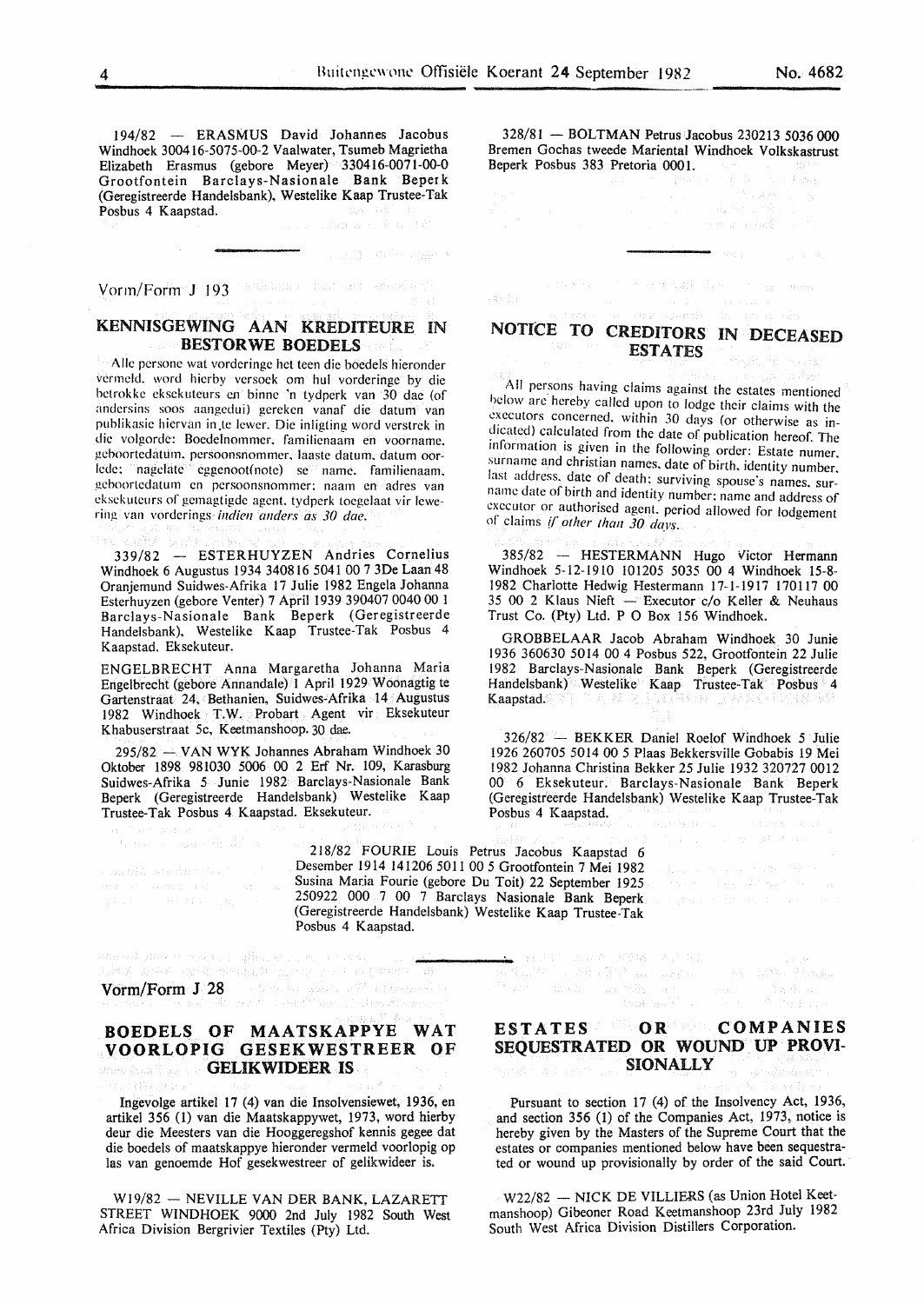Vorm/Form 297

ra rekasaw Disert

## KENNIS VIR VERKIESING VAN EKSEKUTEURS EN/OF VOOGDE

#### VERKIESING VAN EKSEKUTEURS EN VOOGDE an America W

Aangesien die Boedels van die Persone vermeld in onderstaande Bylae nie verteenwoordig is nie, word hierby deur Meesters van die Hooggeregshowe van Suid-Afrika aan belanghebbendes kennis gegee, dat byeenkomste ten opsigte van die verskillcndc Boedels op die datums, tye en plekke vermeld, gehou sal word met die doel om 'n Persoon of Persone te kies vir goedkeuring deur die onderskeie Meesters as geskik en bekwaam om deur hulle aangestel te word as Eksekuteurs of Voogde, na gelang van omstandighede.

In 'n stad waarin 'n Kantoor van 'n Meester is. word die byeenkoms voor die Meester gehou en in ander plekke voor die Landdros. L.W. - Items aan die linkerkant met 'n \* gemerk, dui aan die verkicsing van 'n Voog: andersins word 'n Eksekuteur gekies.

406/82 - ENGELBRECHT Isabella Johanna Onderwyseres I September 1982 13/10/82 om IOhOO Landdros Keetmanshoop.

din kumencapia) <sup>1</sup>

ilmen aanse vind aanselvoor en d

## NOTICE FOR ELECTION OF EXECUTORS **AND/OR TUTORS.**

## ELECTION OF EXECUTORS AND TUTORS

The Estates of the Persons mentioned in the subjoined Schedule being unrepresented. interested. interested parties arc hereby given notice by Masters of the Supereme Courts of South Africa. that meetings will be held in the several Estates at the dates. times and places specified. for the purpose of selecting some Person or Persons. for approval by the respective Masters, as fit and proper to be appointed by them as Executors or Tutors. as the case mav be.

Meetings in 'n town in which there is a Master's Office, will be held before the Master: elsewhere they will be held before the Magistrate. This are a function of the state of an

N.B.  $-$  Items indicated by a  $*$  on the left hand side, denote the election of a Tutor: otherwise an Executor is to be **elected.** The same is a mail of the same in the relative state of the same in the same of the same in the same is a state of the same in the same in the same in the same in the same in the same in the same in the same in and Polices

405/82 - HÄLBICH Alfred Johannes Walter Farmer lith August 1982 6th October 1982 at lOhOO Magistrate Swakopmund. **Swakopmund.** where serve and interface and any  $\left\{ \mathbf{x}_{1},\mathbf{y}_{2}\right\} \left\{ \mathbf{x}_{2},\mathbf{y}_{2},\mathbf{y}_{2},\mathbf{y}_{3}\right\}$ an menggunakan menggunakan.<br>Selatan berang daerah di dipakkan

270/R2 - ZEILHOFER Peter Natuurbewaarder I Junie 1982 13/10/82 IOhUU Meester WindhoeK.

where  $\frac{1}{2} \leq \frac{1}{2} \leq \frac{1}{2} \leq \frac{1}{2} \leq \frac{1}{2} \leq \frac{1}{2} \leq \frac{1}{2} \leq \frac{1}{2} \leq \frac{1}{2} \leq \frac{1}{2} \leq \frac{1}{2} \leq \frac{1}{2} \leq \frac{1}{2} \leq \frac{1}{2} \leq \frac{1}{2} \leq \frac{1}{2} \leq \frac{1}{2} \leq \frac{1}{2} \leq \frac{1}{2} \leq \frac{1}{2} \leq \frac{1}{2} \leq \frac{1$ 

reparant robs mare entry in

adida.

i shakilo kita kata tare di shakara sa sa<br>Shakiyenda ti Shaki sa Shakilo da k

, települe 1995-cs in Papertonis ki sanısı

POSSERVING THE PROPERTY

## Vorm/Form 2

## BYEENKOMS VAN SKULDEISERS IN GESEKWESTREERDE BOEDELS OF MAAT-SKAPPYE IN LIKWIDASIE

Ingevolge artikels 41 en 42 van die Insolvensiewet, 1936, artikels 179 en 182 van die Maatskappywet, 1926, en artikels 339 en 336 van die Maatskappywet, 1973, word hierby kennis gegee dat 'n byeenkoms van skuldeisers in die gesekwestreerde boedels of maatskappye in likwidasie hieronder vermeld, gehou sal word met aanduiding van.die nommer van boedel/maatskappy; die naam en beskrywing van boedel/maatskappy; die datum, uur en plek van byeenkoms en die doel van byeenkoms.

In 'n plek waarin 'n kantoor van 'n Meester is, word die byeenkoms voor die Meester gehou en in ander plekke voor die Landdros. 10/20/31/2022

W6/82 - S.W.A. MAGANESE COMPANY (PTY) LTD (IN LIQUIDATION) Wednesday 6th October 1982 at 10.00 am. before the Master of the Supreme Court, Windhoek Proof of Claims. Security Trust SWA (Pty) Ltd. P 0 Box 3599 Windhoek 9000.

#### MEETING OF CREDITORS SEQUESTRATED ESTATES COMPANIES BEING WOUND UP IN OR

Pursuant to sections 41 and 42 of the Insolvency Act, 1936, sections 179 and 182 of the Companies Act, 1926, and sections 339 and 366 of the Companies Act, 1973, notice is hereby given that a meeting of creditors will be held in the sequestrated estate or companies being wound op mentioned below, indicating the number of estate/company; the name and description of estate/company; the date, hour and place of meeting and the purpose of meeting.

Meetings in 'n place in which there is ' Master's Office, will be held before the Master; elsewhere they will be held before the Magistrate.

W6/82 - S.W.A. MANGANESE COMPANY (PTY) LTD (IN LIQUIDATION) Wednesday 6th October 1982 at 10 am. before the Master of the Supreme Court, Windhoek l) Further Proof of Claims 2) To pass the following Resolution "That the liquidator be and he is herewith authorised to confirm the sale of the Prospecting Grant and Mining Claims of the Company sold by Public Auction on the 21st September 1982. Security Trust SWA (Pty) Ltd. P 0 Box 3599 Windhoek 9000.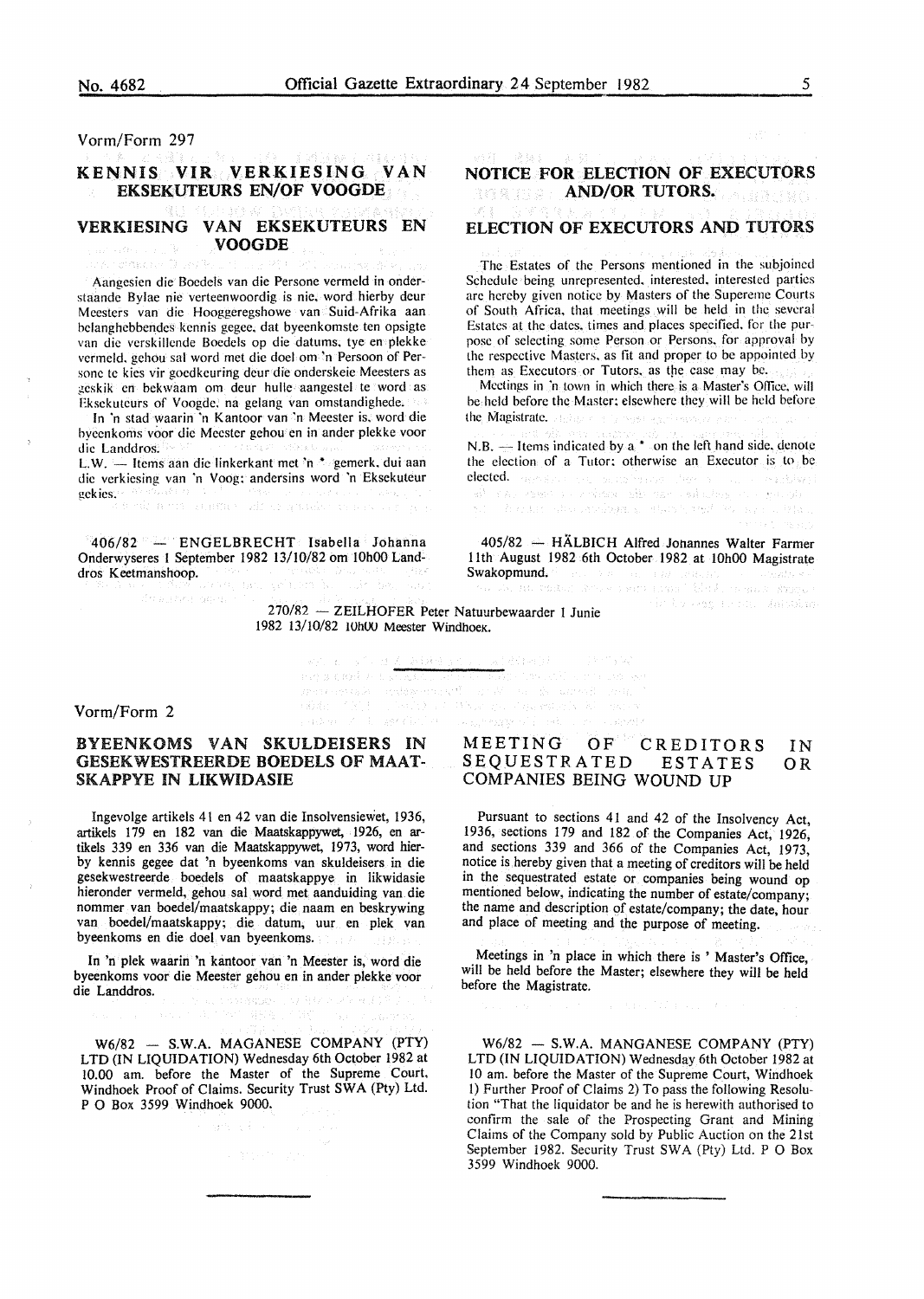Vorm/Form 1

## AANSTELLING VAN KURATORS EN LIKWIDATEURS EN BEWYS VAN VORDERINGS IN GESEKWESTREERDE BOEDELS OF MAATSKAPPYE IN LIKWIDASIE

Ingevolge artikels 40(3), 56(3) en 77 van die lnsolvensiewet, 1936, artikels 129, 179 en 182 van die Maatskappywet, 1926 en artikels 339, 366, 375(5) (b) en 402 van die Maatskappywet, 1973, word hieby kennis gegee dat die persone hieronder vermeld as kurators of likwidateurs aangestel is, na gelang van die geval, en dat persone wat enigiets aan die boedels of maatskappye verskuldig is die skulde, tensy anders vermeld, onmiddellik by genoemde kurators of likwidateurs moet betaal. Byeenkomste van skuldeisers of kontribuante van genoemde boedels of maatskappye sal gehou word op die datums, ure en plekke hieronder vermeld vir die bewys van vorderings teen die boedels of maatskappye, vir die ontvangs van die verslae van die kurators of likwidateurs oor die sake en toestand van die boedels of maatskappye en om opdragte aan die kurators of likwidateurs uit te reik betreffende die verkoop of opvordering van gedeeltes van die boedels of bates van die maatskappye of betreffende aangeleenthede rakende die beheer daarvan.

·Die besonderhede word verstrek in die volgorde: Nommer van boedel/maatskappy; naam en adres van kurator of likwidateur, en datum, uur en plek van byeenkoms en tydperk waarin skuld betaal moet word, indien dit nie onmiddellik mmoet geskied nie.

## APPOINTMENT OF TRUSTEES AND LIQUIDATORS AND PROOF OF CLAIMS IN SEQUESTRATED ESTATES OR COMPANIES BEING WOUND UP

Pursuant to sections 40(3), 56(3) and 77 of the Insolvency Act, 1936, sections 129, 179 and 182 of the Companies Act, 1973, notice is hereby given that the persons mentioned below have been appointed trustees or liquidators, as the case may be and the persons indebted to the estates or companies are required to pay their debts to them forthwith unless otherwise indicated.

Meetings of creditors or contributories of the said estates or companies will be held on the dates and at the times and places mentioned below, for proof of claims against the states or companies will be held on the dates and at the tomes and places mentioned below, for proof of claims against the estates or companies, for the purpose of receiving the trustees' of liquidators' reports as to the affairs and conditions of the estates or companies and for giving the trustees or liquidators directions concerning the sale or recovery of any parts of the estates or assets of the companies or concerning any matter relating to the administration thereof.

The particulars are given in the following order: Number of estate/company; name and description of estate/company; name and address of trustee or liquidator and date, hour and place of meeting and period within which debt must be paid, if this is not to be done forthwith.

W17/82 - HENDRIK FREDERIK MENTZ 'n Boer van die Plaas Frederikshoop Distrik Luderitz J A Botma p/a Lentin, Botma & de Waal Passanogebou Kaiserstraat Posbus 38 Keetmanshoop 9000 14 Oktober 1982 IOhOO Meester van die Hooggeregshof Windhoek J A Botma Posbus 38 Keetmanshoop. 

#### KENNISGEWING VAN OORDRAG VAN BESIGHEID

Geliewe kennis te neem dat daar op 'n Spesiale Sitting van die Handelslisensiehof te Swakopmund, Distrik Swakopmund aansoek gedoen sal word vir die oordrag van die Algemene Handelaarslisensie (beperk tot hardeware), tans gehou deur SALZ GOSSOW TRANSPORT (PTY) LTD aan SOUTH WEST TRANSPORT (PTY) LTD wie handel sal dryf te Erf Nr 531, Schlosserstraat, Swakopmund vir hul eie rekening.

Geteken te SW AKOPMUND hierdie 8ste September 1982.

(get) R A SCHAAF SCHAAF & LIESENBERG Prokureurs vir die Partye Kaiser Wilhelmstraat Posbus 25 SWAKOPMUND

#### OORDRAG VAN LISENSIES

KENNIS GESKIED HIERMEE dat na afloop van 14 dae vanaf verskyning van hierdie kennisgewing aansoek gedoen sal word by die HANDELSLISENSIEHOF vir die distrik, MARIENTAL, om die oordrag van die Algemenehandelaars en Patente Medisyne lisensies wat gehou is deur HENDRIK WILLEMSE ten opsigte van persele en besigheid wat daarin gedryf word onder die naam NAMALAND TUISLAND STOOR op die plaas Springpok Vlei in Namaland, Mariental Distrik, aan ANNA STEENKAMP wie sodanige besigheid vir eie belang en rekening vanaf 1 OK TOBER 1982 dryf onder die naam NAMALAND TUISLAND STOOR.

KEETMANSHOOP 9 SEPTEMBER 1982

> RISSIK, COX & PROBART Prokureurs vir die Partye Posbus 90 **KEETMANSHOOP** 9000